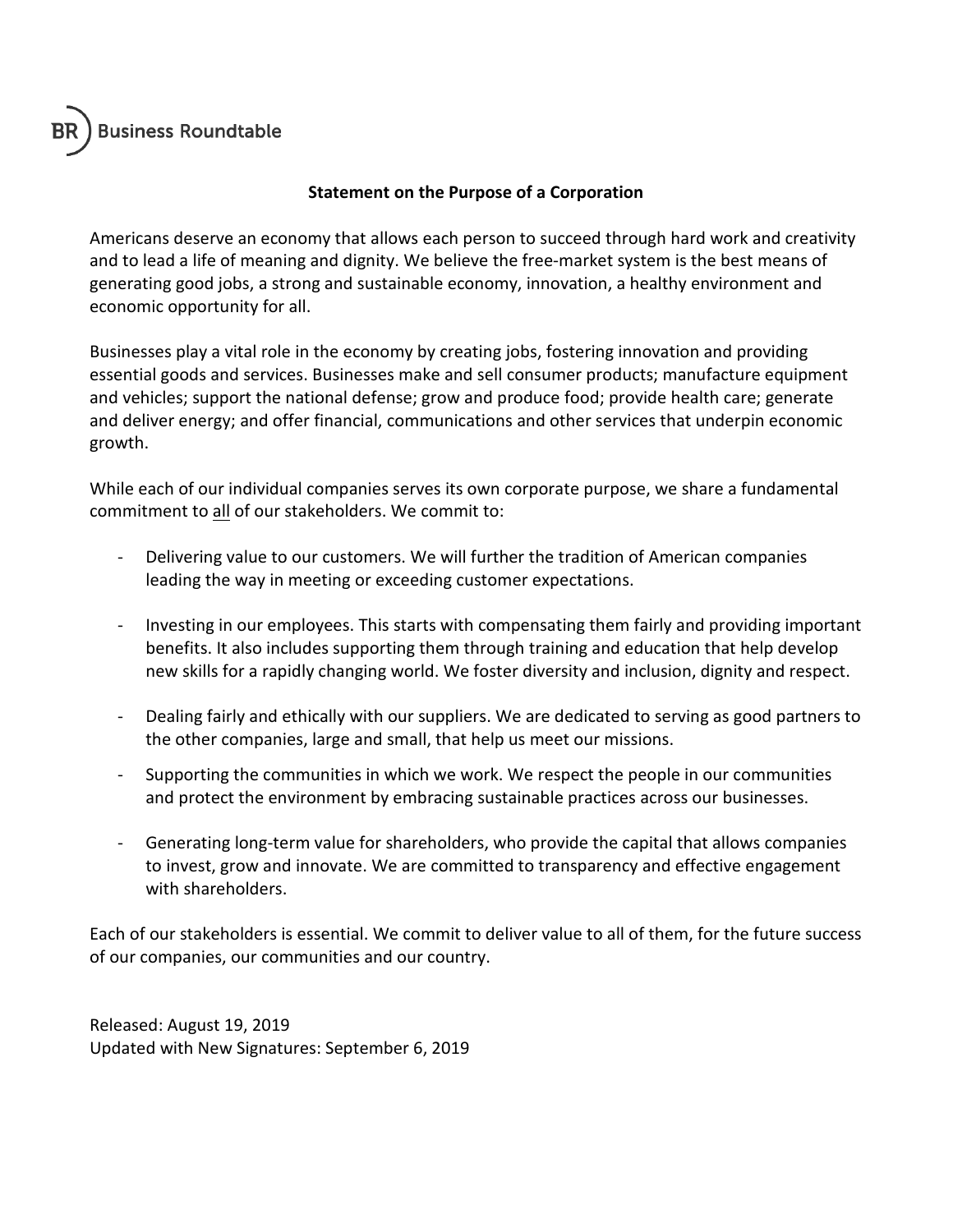Heori f. Ahl

Kevin J. Wheeler President & Chief Executive **Officer** A. O. Smith Corporation

Triles Itelate

Miles D. White Chairman and Chief Executive Officer Abbott

Julie Sweet Chief Executive Officer Designate Accenture

Carlos Rodriguez President and CEO ADP

M. Buke

Mike Burke Chairman and CEO AECOM

Andrés Gluski President and CEO The AES Corporation

Daniel P. Comos

Daniel P. Amos Chairman and CEO Aflac

Roger K. Newport Chief Executive Officer AK Steel Corporation

Don KRg

Down lake

Doug Parker Chairman & CEO American Airlines

Northh V. When

Nicholas K. Akins Chairman, President and CEO American Electric Power

Brent Saunders Chairman and CEO Allergan plc

Allen Jan

John O. Larsen Chairman, President & CEO Alliant Energy

Za Systiania

Lee Styslinger, III Chairman & CEO Altec, Inc.

Jeffrey P. Bezos Founder and Chief Executive Officer Amazon

Stephen J. Squeri Chairman and CEO American Express

Apmer D. Tainest

James D. Taiclet Chairman, President and CEO American Tower Corporation

Jamer M Cumhit

James M. Cracchiolo Chairman and Chief Executive Officer Ameriprise Financial

Sail Koziara Boucheaux

Gail Koziara Boudreaux President and CEO Anthem, Inc.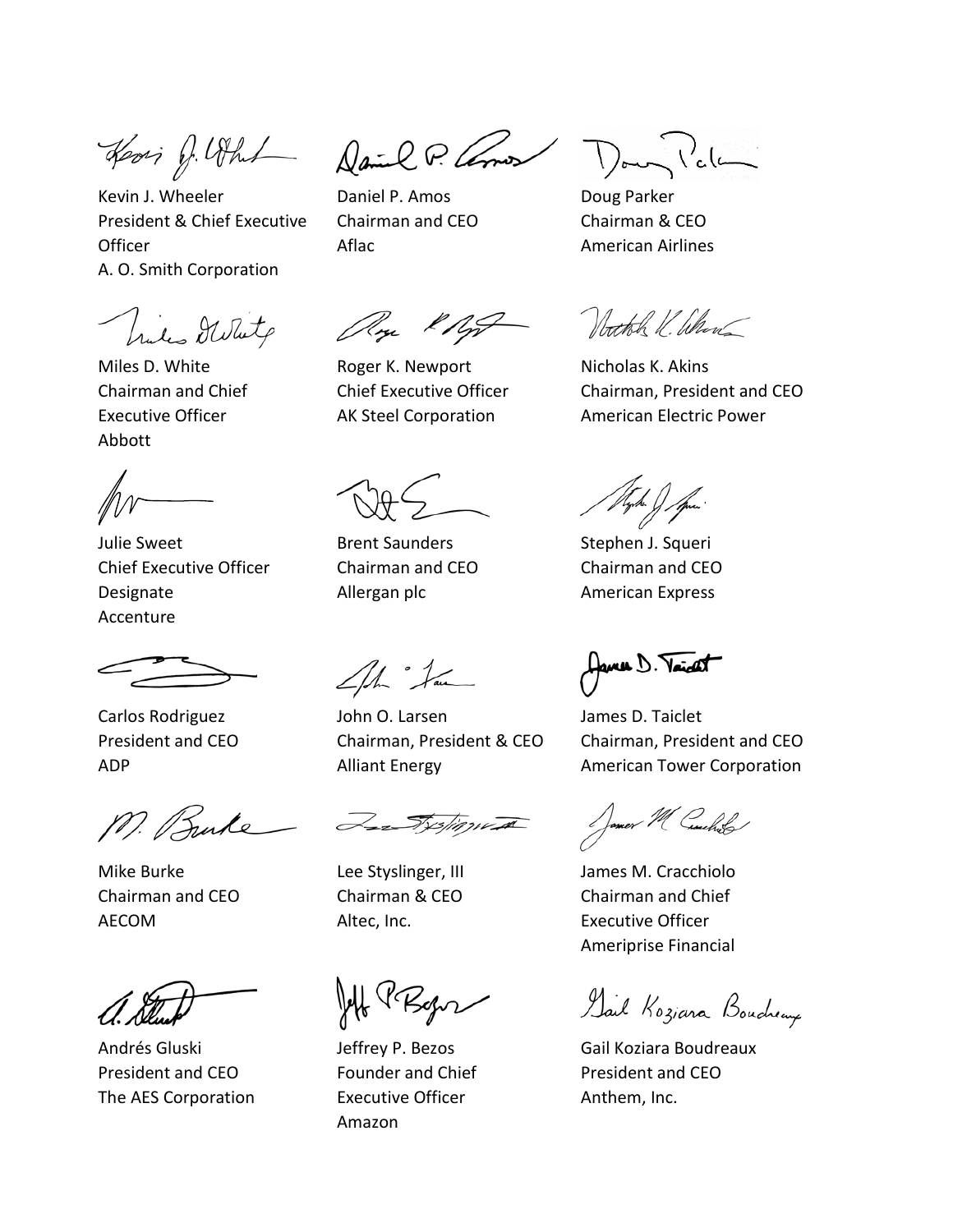Areg Case

Greg Case CEO Aon

Jij carc

Tim Cook CEO Apple

 $\mathcal{S}$  To

Eric Foss Chairman, President & CEO Aramark

Alaw Colley

Alan B. Colberg President and CEO Assurant

Rachel Stephen

Randall Stephenson Chairman and Chief Executive Officer AT&T Inc.

HL at

John A. Hayes Chairman, President and CEO Ball Corporation

(MpL

Brian Moynihan Chairman and CEO Bank of America

 $-4\theta$ 

José (Joe) E. Almeida Chairman, President and Chief Executive Officer Baxter International Inc.

Philip Blake President Bayer USA Bayer USA

B.C. P. BEEP

Brendan P. Bechtel Chairman & CEO Bechtel Group, Inc.

 $\mathbb{C}^{\mathsf{w}}$ e $\geq$ 

Corie Barry Chief Executive Officer Best Buy Co., Inc.

Laurence D. Fink Chairman and Chief Executive Officer BlackRock, Inc.

 $Cl_{VM} \ltimes SU$ 

Charles W. Scharf Chairman & CEO BNY Mellon

Dennis A. Muilenburg Chairman, President & CEO The Boeing Company

Frédéric B. Lissalde President and Chief Executive Officer BorgWarner Inc.

Rich Lesse

Rich Lesser CEO Boston Consulting Group

Falut W Willey

Robert Dudley Group CEO BP plc

GAMIL le

Giovanni Caforio Chairman and Chief Executive Officer Bristol-Myers Squibb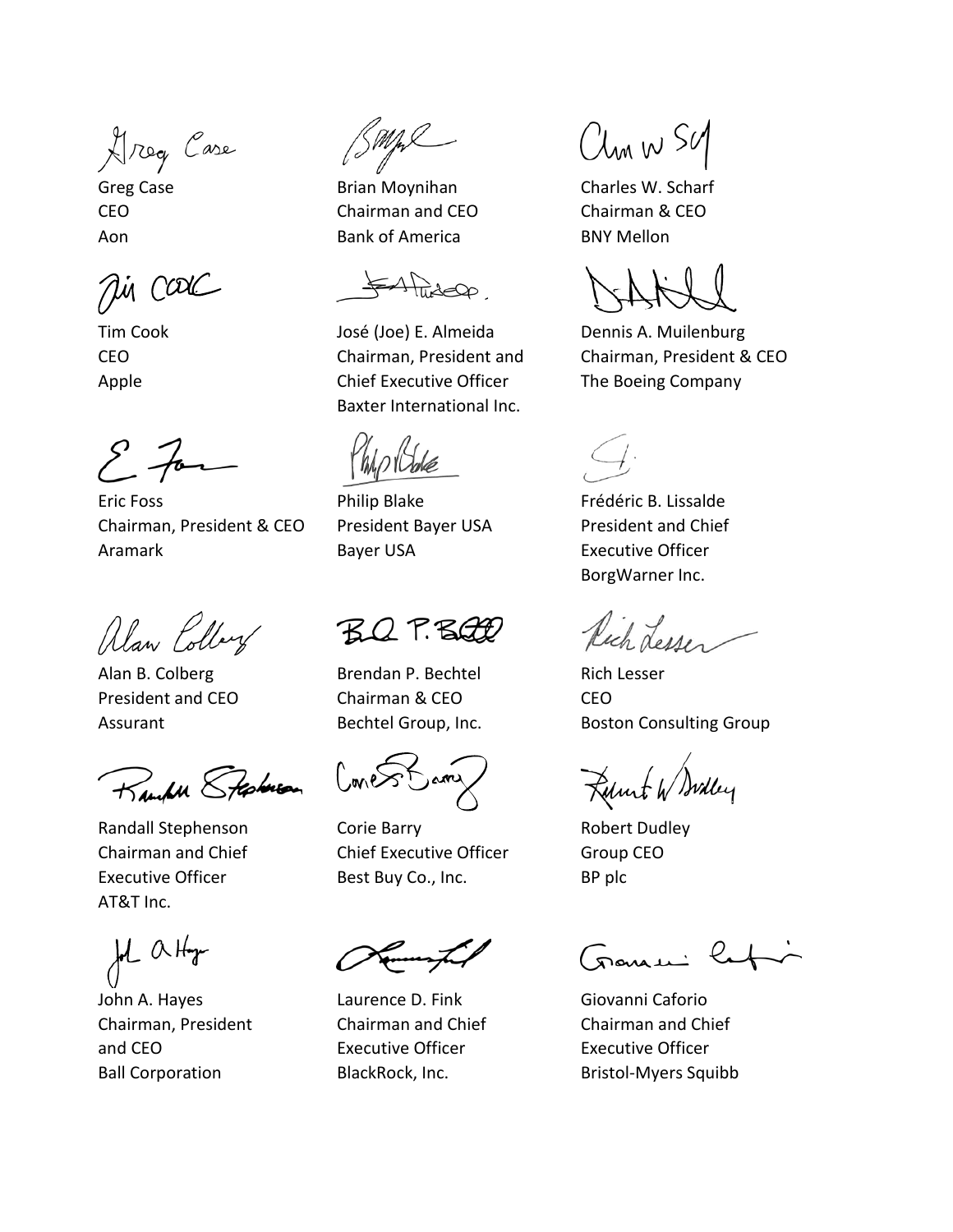m.R. Kneewly Soan Aucenber

Maurice R. Greenberg Chairman and CEO C.V. Starr & Co., Inc.

Kewsong Lee Co-Chief Executive Officer The Carlyle Group

Werking

D. James Umpleby III Chairman and Chief Executive Officer Caterpillar, Inc.

hot  $\lesssim 4\pi$ 

Robert E. Sulentic President & CEO CBRE Group, Inc.

W. Anthony Will President & Chief Executive Officer CF Industries

 $MK$  With

Michael K. Wirth Chairman and Chief Executive Officer Chevron Corporation

Evan G. Greenberg Chairman & CEO Chubb

David M. Cordani President and Chief Executive Officer **Cigna** 

Charle # Rbb\_

Chuck Robbins Chairman and CEO Cisco Systems, Inc.

Michael J. Corbet

Michael L. Corbat Chief Executive Officer Citigroup, Inc.

Hubertus M. Mühlhäuser Chief Executive Officer CNH Industrial

James Quincey Chairman and Chief Executive Officer The Coca-Cola Company

lmm/l—

Brian Humphries Chief Executive Officer Cognizant

 $Q' \nless \mathcal{N}$ 

Brian L. Roberts Chairman & CEO Comcast Corporation

Kyan In Lance

Ryan M. Lance Chairman & CEO ConocoPhillips Company

Wendell P. Weeks Chairman, Chief Executive Officer & President Corning Incorporated

Tom Linebarger Chairman and CEO Cummins Inc.

Sassu Mei

Larry Merlo President & CEO CVS Health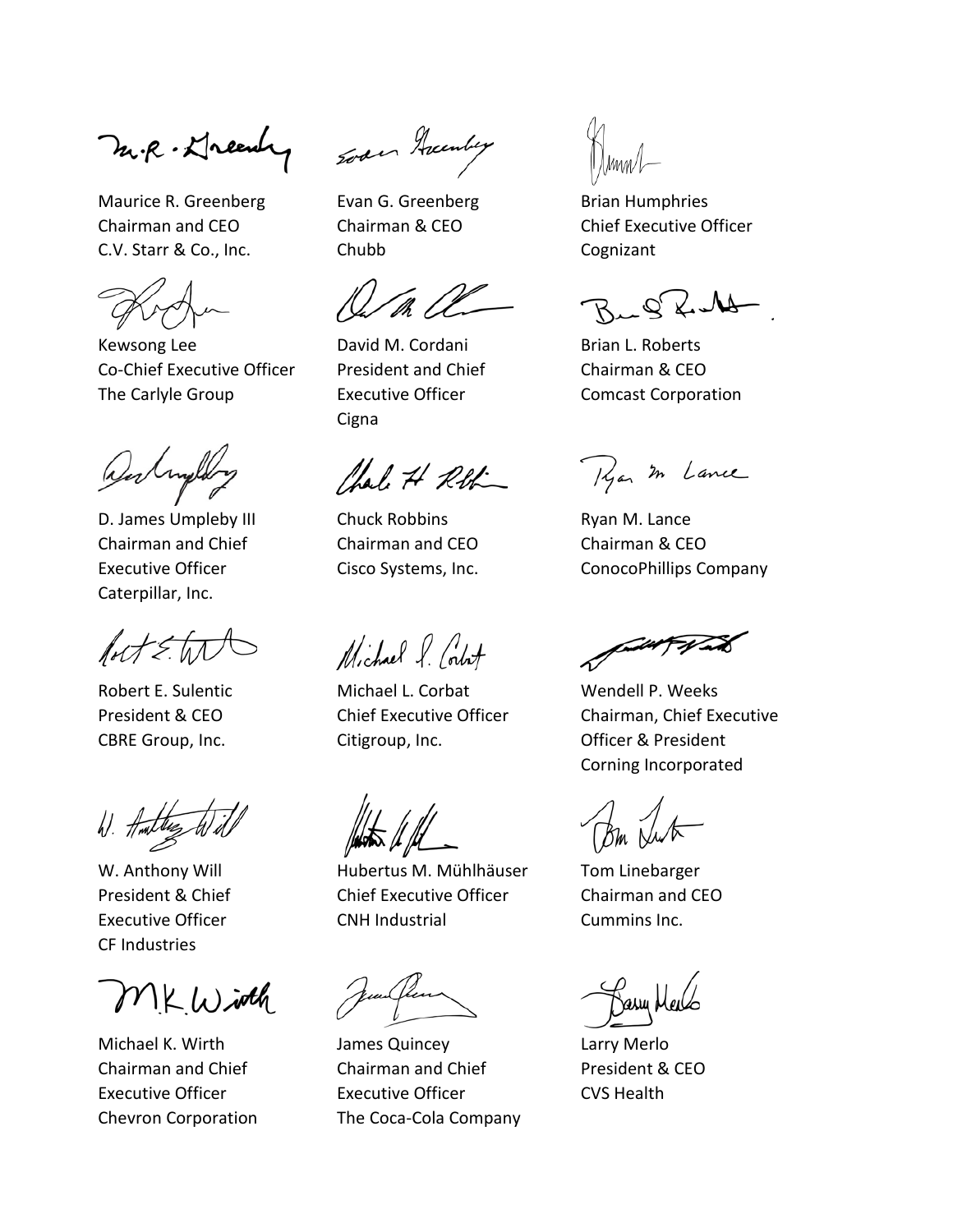Hal yoh

Hal Yoh Chair and CEO Day & Zimmermann

 $2\mathcal{A}\mathcal{O}_{\mathbf{Z}}$ 

Michael S. Dell Chairman and CEO Dell Technologies

Punit Renjen Global CEO Deloitte

<del>W Wes</del>

Jim Fitterling Chief Executive Officer Dow

Ken forboard

Lynn Good Chairman, President & CEO Duke Energy

JM Lawrie Chairman, President, and CEO Chairman & CEO DXC Technology

Mulf 18

Mark J. Costa Chairman and CEO Eastman Chemical Company

Craig Arnold Chairman and CEO EATON

Pedro J. Pizarro President & CEO Edison International

Imer

Darren W. Woods Chairman and CEO Exxon Mobil Corporation

Carmine Di Sibio Global Chairman & CEO EY

Frederick W. fruith

Frederick W. Smith FedEx Corporation

Doncrow

Gary Norcross Chairman, President & CEO FIS

Devattle Davan Ph.

Revathi Advaithi Chief Executive Officer Flex

Carlos h Herman

Carlos M. Hernandez Chief Executive Officer Fluor Corporation

muk

James P. Hackett President and CEO Ford Motor Company

Lachlan K. Murdoch Executive Chairman & CEO Fox Corporation

Richard C. Adkerson Vice Chairman, President and Chief Executive Officer Freeport-McMoRan Inc.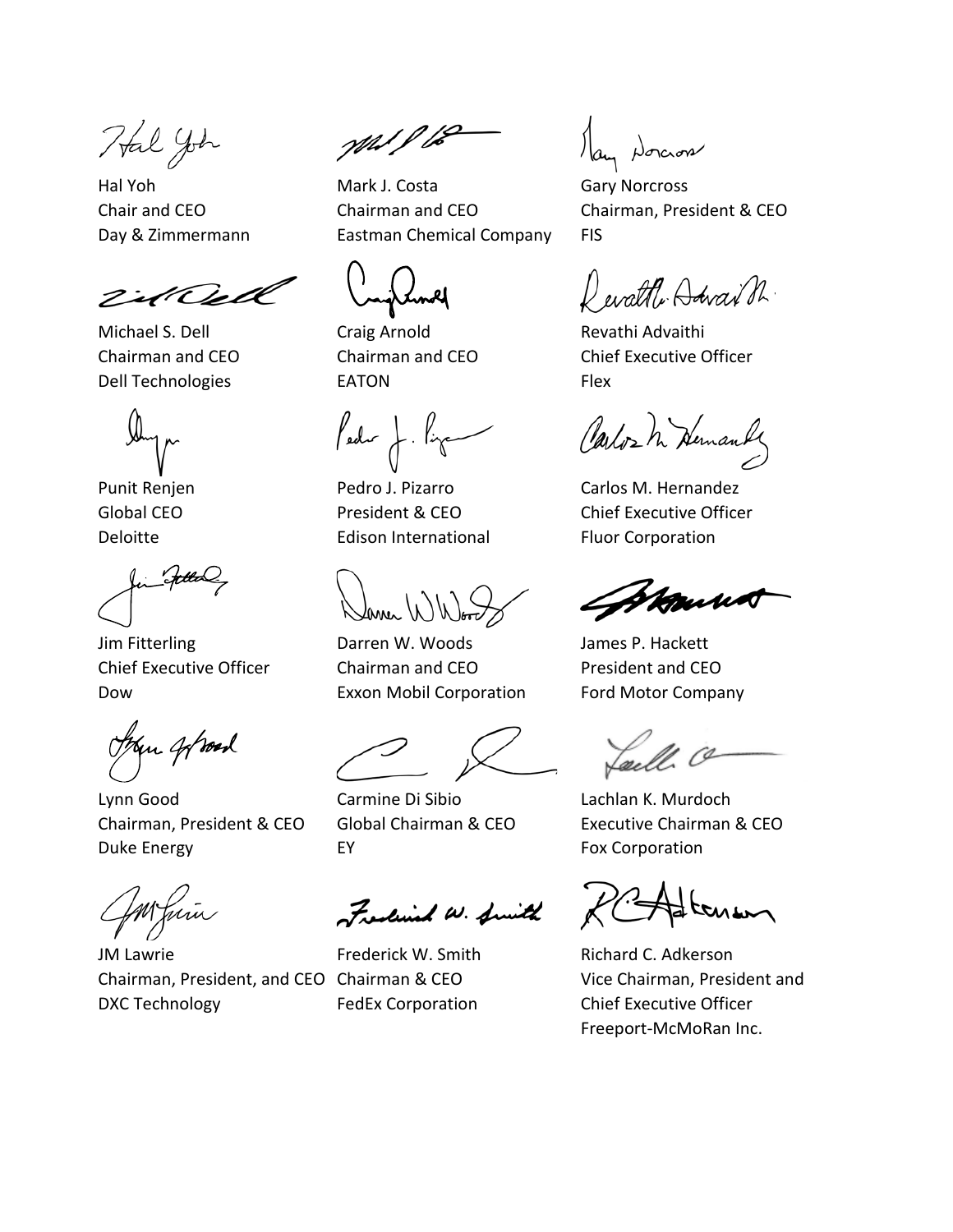Alatink

Phebe Novakovic Chairman and CEO General Dynamics Corporation

May Dam

Mary Barra Chairman & CEO General Motors Company

 $L(M)$ 

David M. Solomon Chairman and Chief Executive Officer The Goldman Sachs Group, Inc.

Bradley J. Preber Interim CEO Grant Thornton LLP

Danna M Malliga

Deanna M. Mulligan President and CEO Guardian Life Insurance Company of America

Gerald W. Evans CEO Hanesbrands Inc.

 $Q, Q$ 

Dinesh C. Paliwal President and Chief Executive Officer HARMAN International

them for y

Steven R. Swartz President and CEO HEARST Corporation

Craig Menear Chairman, CEO and President The Home Depot

Davis Halamesty

Darius Adamczyk Chairman and CEO Honeywell

tike (t

Mike Petters President and Chief Executive Officer Huntington Ingalls Industries

Girai Romett

Ginni Rometty Chairman, President, and Chief Executive Officer IBM Corporation

Charles Ellan

Charles Phillips Chief Executive Officer Infor

Mark & Sutton

Mark S. Sutton Chairman and CEO International Paper Co.

LED R.KL

Michael I. Roth Chairman and Chief Executive Officer Interpublic Group

find N. aprey

Linda H. Apsey President & CEO ITC Holdings Corp.

Steve Demetriou Chair and CEO Jacobs

Samuel R. Allen Chairman and CEO John Deere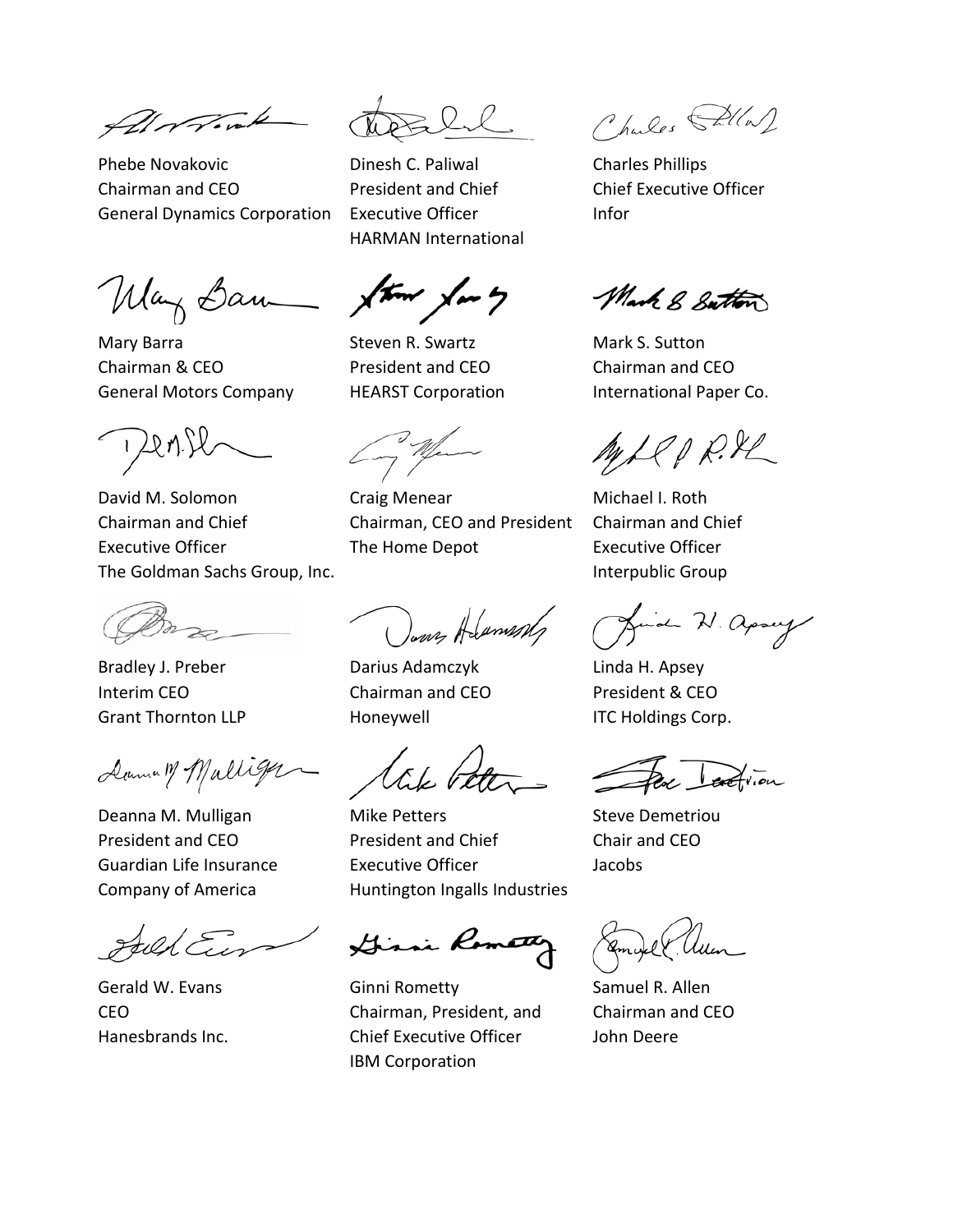Alex Gorsky Chairman of the Board and Chief Executive Officer Johnson & Johnson

George R. Oeuver

George R. Oliver Chairman and CEO Johnson Controls

Jamie Dimon Chairman and CEO JPMorgan Chase & Co.

Beth E Moore

Beth E. Mooney Chairman & CEO KeyCorp

But Gut

Bruce E. Grewcock CEO and Chairman of the Board Kiewit Corporation

Sym 11. Dept

Lynne M. Doughtie Chairman and CEO KPMG LLP

William M Brown

William M. Brown Chairman & Chief Executive Officer L3Harris Technologies, Inc.

Beth E. Ford President and CEO Land O'Lakes, Inc.

Roger A. Krone Chairman and Chief Executive Officer Leidos

Stuart Miller Executive Chairman Lennar Corporation

Mailly Hewson

Marillyn A. Hewson Chairman, President and CEO Lockheed Martin Corporation

Bhavesh V. (Bob) Patel Chief Executive Officer LyondellBasell Industries

Jeff Gennette Chairman & Chief Executive Officer Macy's, Inc.

Mark Trudeau President and CEO Mallinckrodt Pharmaceuticals

Lu M. Lillan

Lee M. Tillman Chairman, President and CEO Marathon Oil Corporation

In Herm

Gary R. Heminger Chairman and CEO Marathon Petroleum Corporation

Arne M. Sorenson President and Chief Executive Officer Marriott International, Inc.

My W Dane

Roger W. Crandall Chairman, President & Chief Executive Officer MassMutual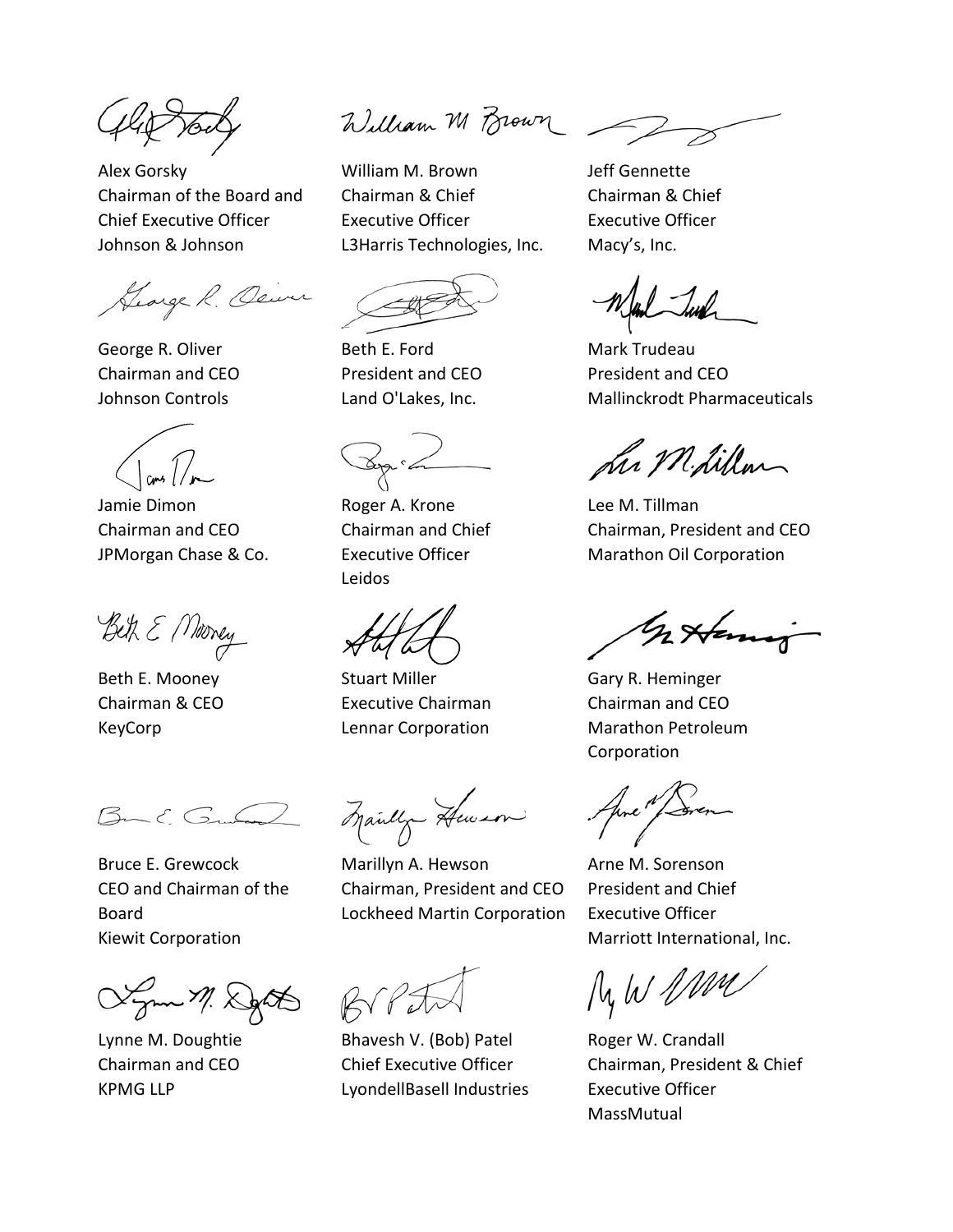Ajay Banga President & CEO Mastercard

 $\sqrt{N^2-2}$ 

Lawrence E. Kurzius Chairman, President and CEO McCormick and Company, Inc.

Brian Tyler Chief Executive Officer McKesson Corporation

Kein Dez

Kevin Sneader Global Managing Partner McKinsey & Company

Maluat

Omar Ishrak Chairman & CEO Medtronic plc

Millet K. L J Johannas C. Nelson

Michel Khalaf President & Chief Executive Officer MetLife

trich's In

Sanjay Mehrotra President & CEO Micron Technology

Rund ML

Ken Moelis Chairman & CEO Moelis & Company

James P. Gorman

James P. Gorman Chairman & CEO Morgan Stanley

Greg Brown Chairman & CEO Motorola Solutions

Adena T. Frid

Adena T. Friedman President and CEO Nasdaq

Thomas C. Nelson Chairman, President & CEO National Gypsum Company

Ted Mathas Chairman, President and CEO New York Life Insurance Co.

David of Stover

David L. Stover Chairman and CEO Noble Energy, Inc.

Kathy Wonder

Kathy Warden Chairman, Chief Executive Officer and President Northrop Grumman Corporation

 $A-R$ 

Steve Fisher President & CEO Novelis

Mauricio Gutierrez President & CEO NRG Energy, Inc.

Sala Ce Cat

Safra Catz CEO Oracle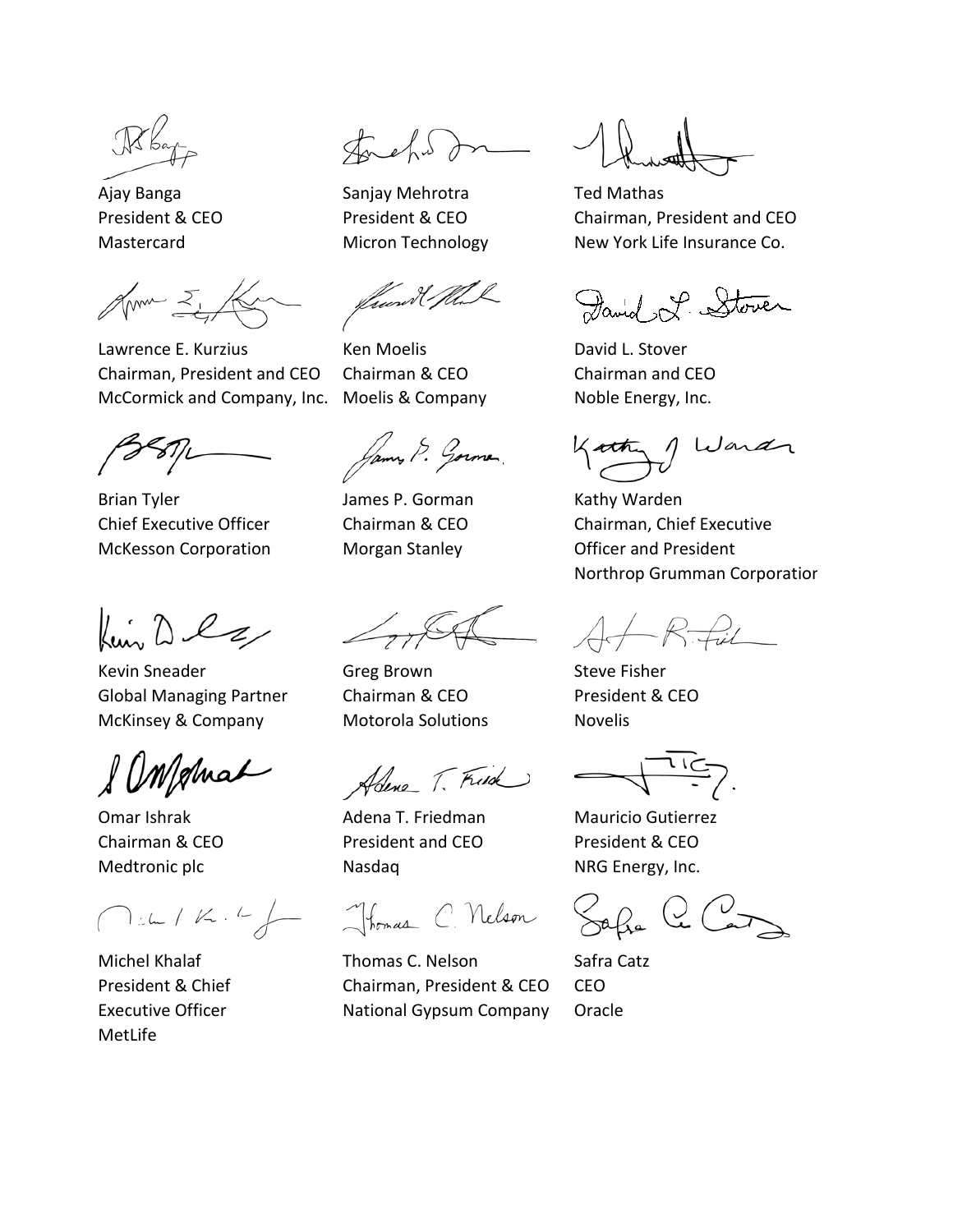Brian Chambers President and Chief Executive Officer Owens Corning

ausi heput

Ramon Laguarta Chairman and CEO PepsiCo

Dougales

Dr. Albert Bourla Chief Executive Officer Pfizer Inc.

Greg C. Garland Chairman and CEO Phillips 66

Marc B. Lautentsach

Marc B. Lautenbach President and Chief Executive Officer Pitney Bowes

I anul 9. Houston

Daniel J. Houston Chairman, President and CEO Principal

Daid S. Jaylor

David S. Taylor Chairman of the Board, President and Chief Executive Officer The Procter & Gamble Company

Iricia Sriffith

Tricia Griffith President & CEO Progressive Corporation

Bob Moritz Chairman PwC

Steve Mollenkopf Chief Executive Officer Qualcomm Incorporated

Earl C. Austin, Jr. President and Chief Executive Officer Quanta Services

Thomas A. Kennedy

Thomas A. Kennedy Chairman & CEO Raytheon Company

Bluke Wat

Blake D. Moret Chairman and Chief Executive Officer Rockwell Automation

Dog Rotosin

Douglas L. Peterson President and CEO S&P Global

Keith Block Co-CEO **Salesforce** 

fill Product

Bill McDermott Chief Executive Officer SAP

# Goodnight

Jim Goodnight CEO SAS Institute

Jamand.dudgram

Tamara L. Lundgren President and Chief Executive Officer Schnitzer Steel Industries, Inc.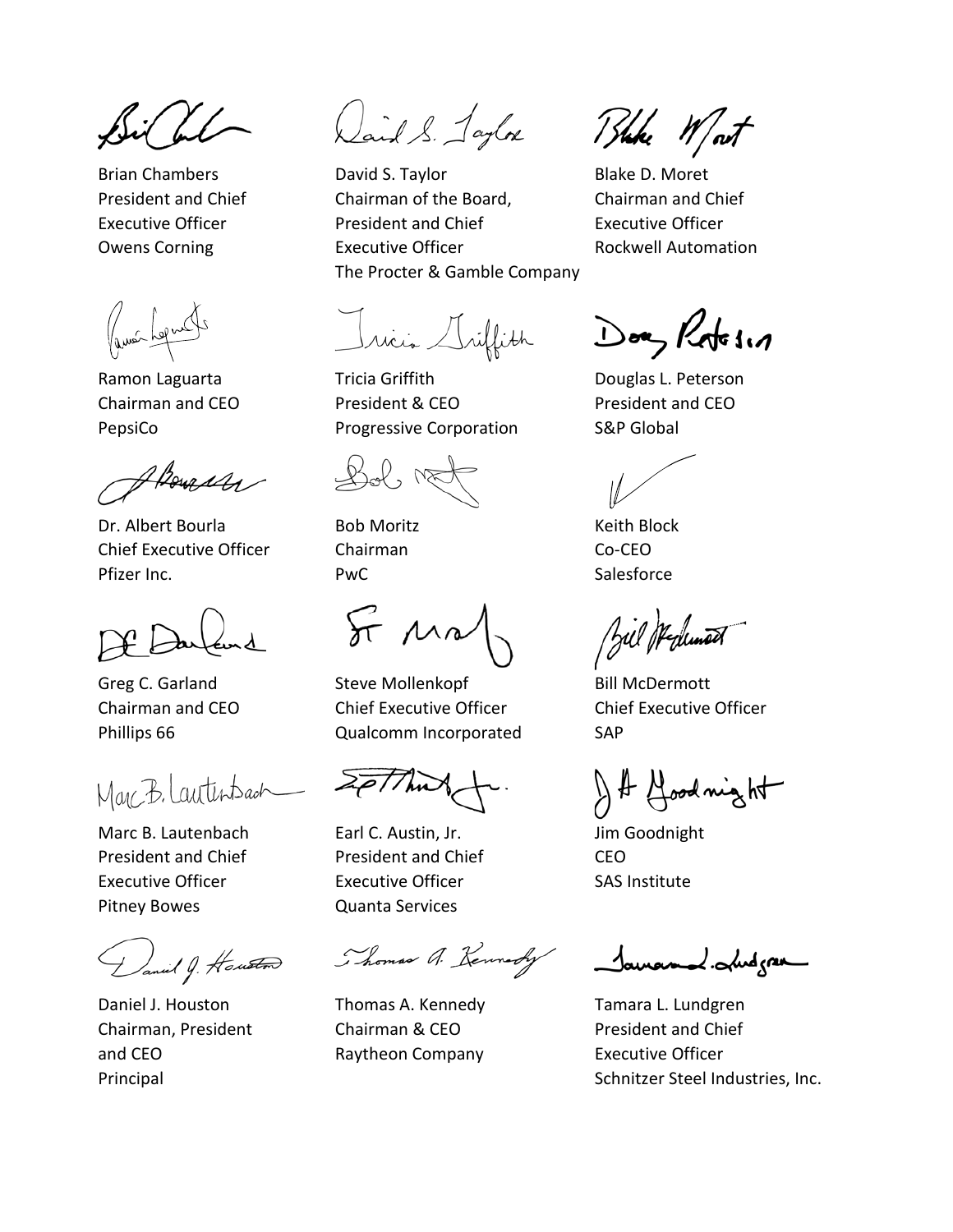$\mathcal{U}$ ta $\left(\cdot\right)$ 

Jeffrey W. Martin Chairman & CEO Sempra Energy

Lisa Davis CEO Siemens Corporation USA

Egon Durban Silver Lake

Thomas a. Fanning

Thomas A. Fanning Chairman, President and CEO Southern Company

gumeond

James M. Loree President & Chief Executive Officer Stanley Black & Decker

James P. Keane President and CEO Steelcase Inc.

 $K - F$ 

Kevin Lobo Chairman & CEO Stryker

John F. Fish Chairman & CEO Suffolk

Brian Cornell Chairman & CEO Target

Russell K. Girling President and Chief Executive Officer TC Energy

Lodge . Centre, 251

LeRoy T. Carlson, Jr. CEO Telephone & Data Systems, Inc.

Richard K. Templeton Chairman, President and Chief Executive Officer Texas Instruments Incorporated

Rob Speyer President & CEO Tishman Speyer

Alan D. Schnitzer Chairman and Chief Executive Officer The Travelers Companies Inc.

M. Troy Woods Chairman, President & CEO TSYS

Peter J. Davoren President & CEO Turner Construction Co.

Lance M. Fritz Chairman, President & CEO Union Pacific

Oscar Munoz Chief Executive Officer United Airlines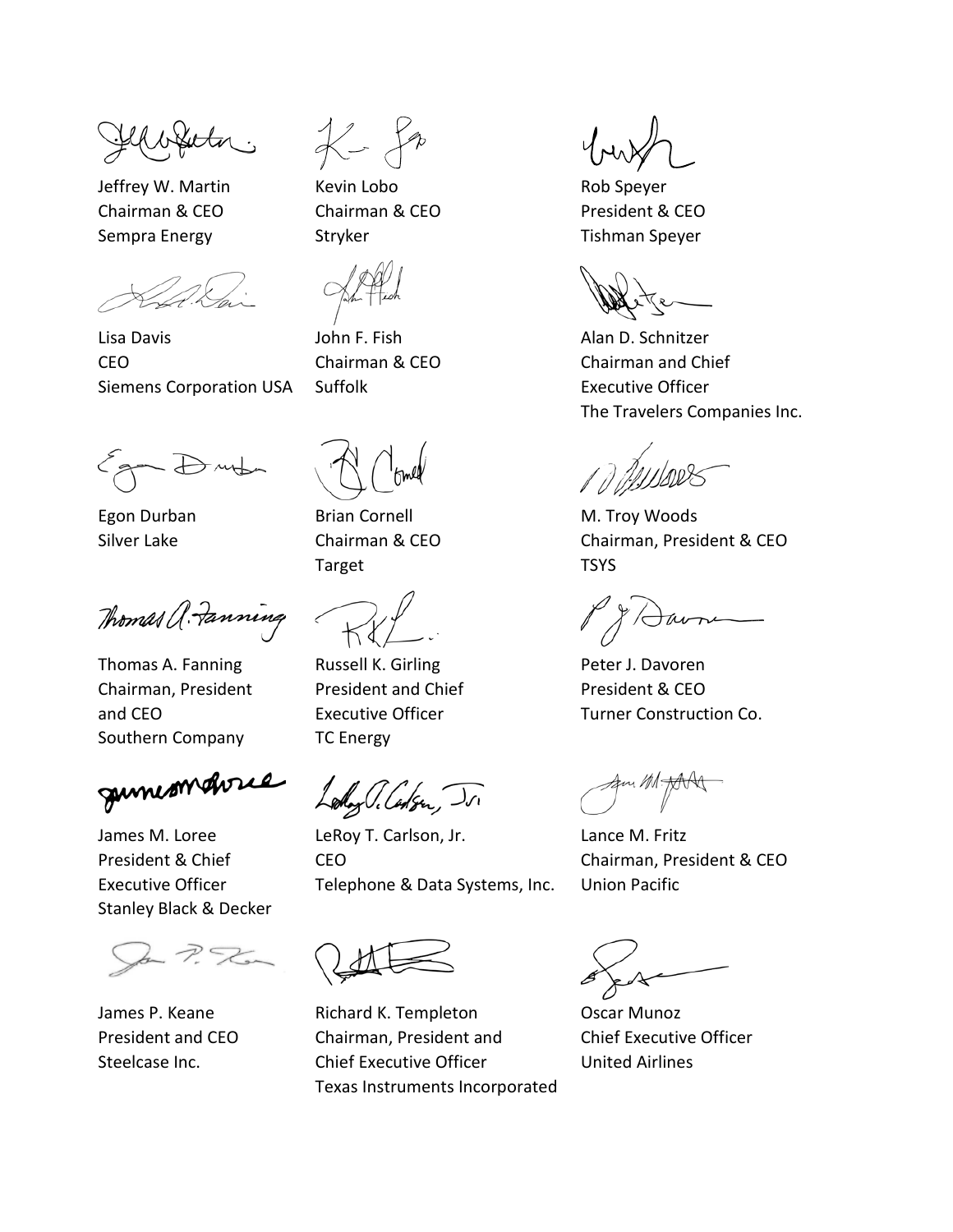$heta$ 

Gregory J. Hayes Chairman & CEO United Technologies Corporation

David Abney Chairman and Chief Executive Officer UPS

Stuart Parker CEO USAA

Mac 713mm

Mortimer J. Buckley Chairman & CEO Vanguard

De: Atophn

Scott G. Stephenson Chairman, President and Chief Executive Officer Verisk Analytics

(fyd 7 kill

Alfred F. Kelly, Jr. Chairman and Chief Executive Officer Visa Inc.

BM Vlod

Robert F. Smith Founder, Chairman and CEO Vista Equity Partners

Curt Morgan President & CEO Vistra Energy

Stefano Pessina Executive Vice Chairman and CEO Walgreens Boots Alliance

Dong McMillon

Doug McMillon President and CEO Walmart, Inc.

John Eprof

John J. Engel Chairman, President and CEO WESCO International, Inc.

John Hawith

John F. Barrett Chairman, President & CEO Western & Southern Financial Group

ON R.

Hikmet Ersek Chief Executive Officer Western Union

 $\mathbb{Z}$ 

Marc Bitzer Chairman and Chief Executive Officer Whirlpool Corporation

Abidali Z. Neemuchwala CEO & Managing Director Wipro Limited

Michael Koshan

Michael J. Kasbar Chairman, President and CEO World Fuel Services Corporation

Jim Kavanaurgh

Jim Kavanaugh CEO World Wide Technology

Ch Visch

John Visentin Vice Chairman and Chief Executive Officer Xerox Corporation